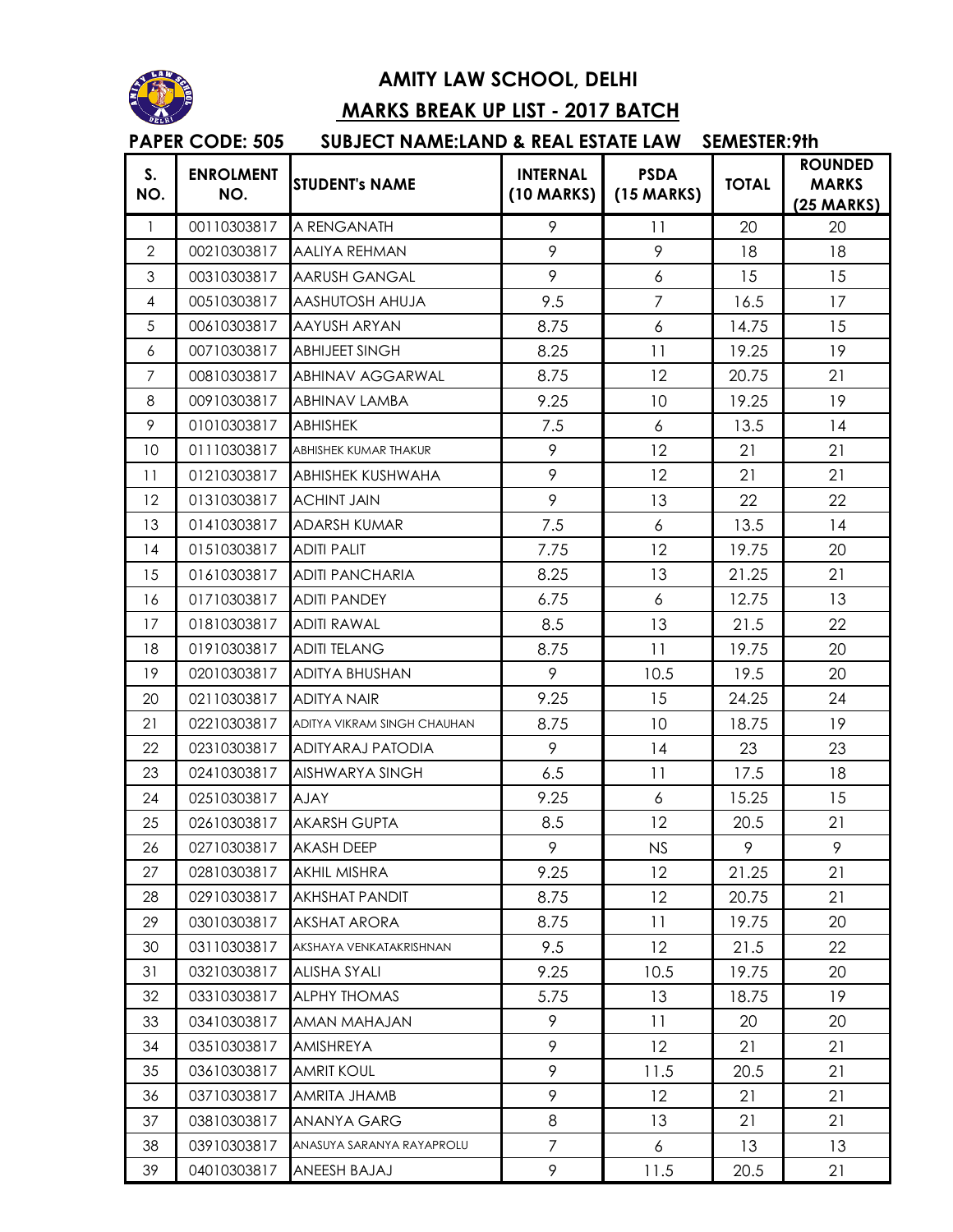| S.<br>NO. | <b>ENROLMENT</b><br>NO. | <b>STUDENT's NAME</b>             | <b>INTERNAL</b><br>(10 MARKS) | <b>PSDA</b><br>$(15$ MARKS) | <b>TOTAL</b> | <b>ROUNDED</b><br><b>MARKS</b><br>$(25 \text{ MARKS})$ |
|-----------|-------------------------|-----------------------------------|-------------------------------|-----------------------------|--------------|--------------------------------------------------------|
| 40        | 04210303817             | <b>ANKIT CHAUHAN</b>              | 9                             | 11.5                        | 20.5         | 21                                                     |
| 41        | 04310303817             | ANKIT KUMAR SINGH                 | 8                             | $\overline{7}$              | 15           | 15                                                     |
| 42        | 04410303817             | ANSHIKA JUNEJA                    | 8.5                           | 13                          | 21.5         | 22                                                     |
| 43        | 04510303817             | ANSHIKA SAXENA                    | 8.75                          | 13                          | 21.75        | 22                                                     |
| 44        | 04610303817             | ANUSHKA SHARMA                    | 8.75                          | 10                          | 18.75        | 19                                                     |
| 45        | 04810303817             | <b>APARNA GUPTA</b>               | 9.5                           | $\overline{7}$              | 16.5         | 17                                                     |
| 46        | 04910303817             | <b>ARNAV GULATI</b>               | 8.75                          | 13                          | 21.75        | 22                                                     |
| 47        | 05010303817             | <b>ARPITA PANDEY</b>              | $\overline{7}$                | 10                          | 17           | 17                                                     |
| 48        | 05110303817             | <b>ARUSHI SHARMA</b>              | 7.75                          | 11                          | 18.75        | 19                                                     |
| 49        | 05210303817             | <b>ASMITA KANDARI</b>             | 9                             | 12                          | 21           | 21                                                     |
| 50        | 05310303817             | ATHIRA PRAKASH                    | 8                             | 6                           | 14           | 14                                                     |
| 51        | 05510303817             | AYESHA PRIYADARSHINI MOHANTY      | 7.5                           | 12                          | 19.5         | 20                                                     |
| 52        | 05610303817             | AYUSHI MISHRA                     | 8                             | 13                          | 21           | 21                                                     |
| 53        | 05810303817             | <b>BHOOMIKA AGARWAL</b>           | 8.25                          | 13                          | 21.25        | 21                                                     |
| 54        | 05910303817             | <b>BHOOMIKA SHARMA</b>            | 8                             | 12                          | 20           | 20                                                     |
| 55        | 06010303817             | CHAITANYA MALHOTRA                | 8                             | 12                          | 20           | 20                                                     |
| 56        | 06110303817             | CHANDRIKA DUTTA                   | 9.25                          | 13                          | 22.25        | 22                                                     |
| 57        | 06210303817             | CHITRAL SHARMA                    | 8.25                          | 12                          | 20.25        | 20                                                     |
| 58        | 06310303817             | DAKSH MEHTA                       | 8.25                          | 13                          | 21.25        | 21                                                     |
| 59        | 06410303817             | <b>DARSH BANSAL</b>               | 8.75                          | 11                          | 19.75        | 20                                                     |
| 60        | 06510303817             | DEVANSHI SHARMA                   | 7.75                          | 10                          | 17.75        | 18                                                     |
| 61        | 06610303817             | <b>DEVYANI SINGH</b>              | 8                             | 9                           | 17           | 17                                                     |
| 62        | 06710303817             | DHANANJAI DHOKALIA                | 9.5                           | 13                          | 22.5         | 23                                                     |
| 63        | 06810303817             | DHRUV BHARDWAJ                    | 8.75                          | 9                           | 17.75        | 18                                                     |
| 64        | 06910303817             | <b>DHRUVE JHATTA</b>              | 8                             | $\boldsymbol{6}$            | 14           | 14                                                     |
| 65        |                         | 07010303817   DIVYANSHI CHOUDHARY | 8.5                           | 13                          | 21.5         | 22                                                     |
| 66        | 07110303817             | <b>DRISHTI PUNYANI</b>            | 8.75                          | 12                          | 20.75        | 21                                                     |
| 67        | 07210303817             | <b>ELEEN GARG</b>                 | 8.25                          | 13                          | 21.25        | 21                                                     |
| 68        | 07310303817             | <b>ESHITA SHARMA</b>              | 8.5                           | 12                          | 20.5         | 21                                                     |
| 69        | 07410303817             | <b>GARV HARI SINGH</b>            | 8.75                          | 12                          | 20.75        | 21                                                     |
| 70        | 07510303817             | <b>GAURAV SINDHWANI</b>           | 8.25                          | 13                          | 21.25        | 21                                                     |
| 71        | 07610303817             | <b>GOURAV KUMAR</b>               | 8.5                           | 12                          | 20.5         | 21                                                     |
| 72        | 07710303817             | <b>GUNJAN MEHTA</b>               | 8.25                          | 13                          | 21.25        | 21                                                     |
| 73        | 07810303817             | <b>HARMAN SINGH</b>               | 8.25                          | 13                          | 21.25        | 21                                                     |
| 74        | 07910303817             | <b>HARNEK KAUR</b>                | 8.25                          | 6                           | 14.25        | 14                                                     |
| 75        | 08010303817             | <b>HARPAL SINGH</b>               | 8.75                          | 9                           | 17.75        | 18                                                     |
| 76        | 08110303817             | <b>HARSH KHABAR</b>               | 8.5                           | $\boldsymbol{6}$            | 14.5         | 15                                                     |
| 77        | 08210303817             | <b>HARSHITA MALIK</b>             | 9.5                           | 13                          | 22.5         | 23                                                     |
| 78        | 08310303817             | <b>HIMANSHU THAKUR</b>            | 4.25                          | $12 \,$                     | 16.25        | 16                                                     |
| 79        | 08510303817             | ISHAN ROY CHOWDHURY               | 6.75                          | 11                          | 17.75        | 18                                                     |
| 80        | 08610303817             | <b>ISHITA MEHTA</b>               | 8.75                          | 11                          | 19.75        | 20                                                     |
| 81        | 08710303817             | <b>ISHITA SAGAR</b>               | 8.25                          | $\overline{7}$              | 15.25        | 15                                                     |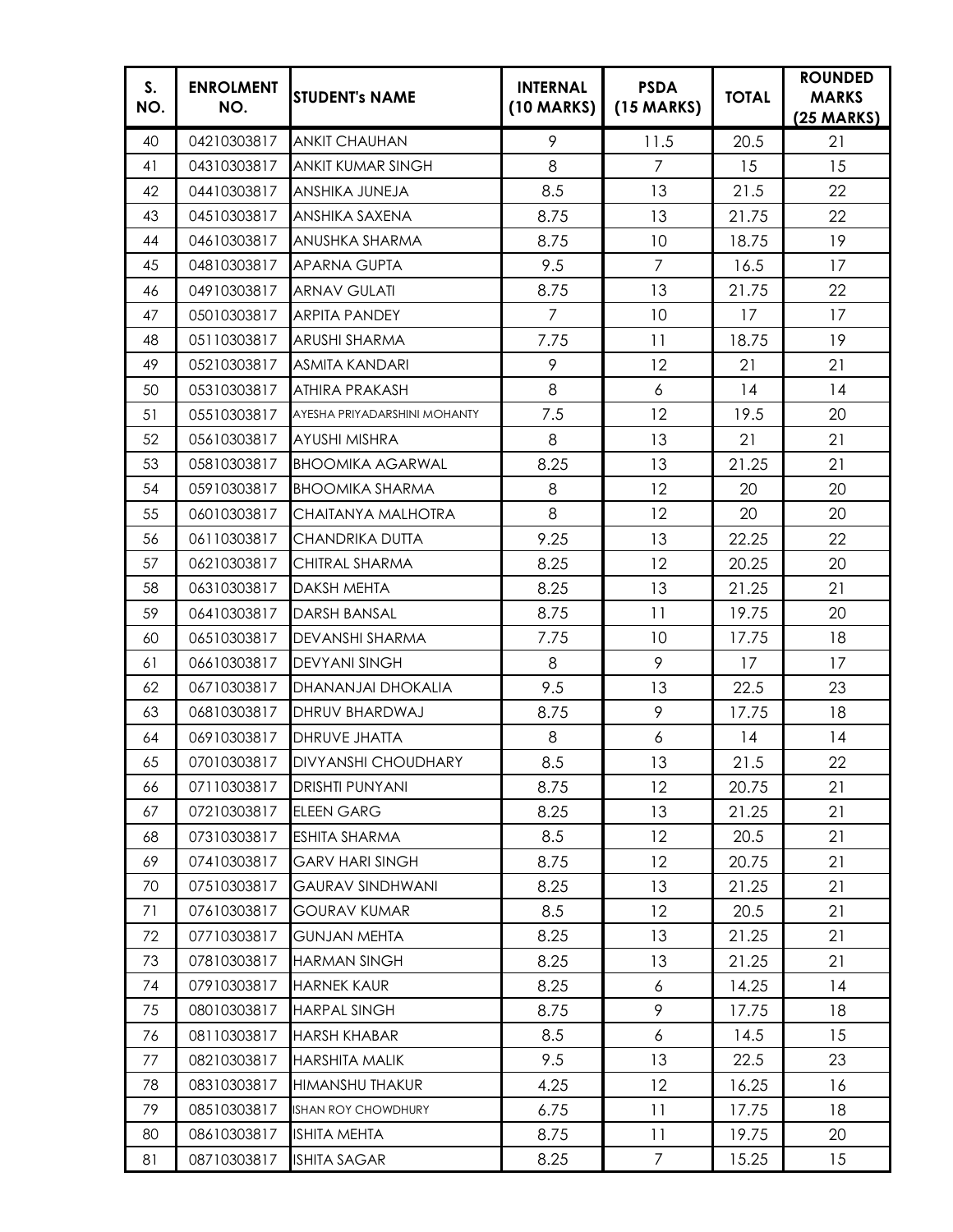| S.<br>NO. | <b>ENROLMENT</b><br>NO. | <b>STUDENT's NAME</b>       | <b>INTERNAL</b><br>(10 MARKS) | <b>PSDA</b><br>$(15$ MARKS) | <b>TOTAL</b> | <b>ROUNDED</b><br><b>MARKS</b><br>$(25 \text{ MARKS})$ |
|-----------|-------------------------|-----------------------------|-------------------------------|-----------------------------|--------------|--------------------------------------------------------|
| 82        | 08810303817             | <b>JAI DOGRA</b>            | 8.5                           | 12                          | 20.5         | 21                                                     |
| 83        | 08910303817             | <b>JAIVISH HARJAI</b>       | 9                             | 13                          | 22           | 22                                                     |
| 84        | 09010303817             | <b>JASKIRAT SINGH BAWA</b>  | 8.25                          | 11                          | 19.25        | 19                                                     |
| 85        | 09110303817             | <b>JAYANT CHOPRA</b>        | 8                             | 11                          | 19           | 19                                                     |
| 86        | 09210303817             | <b>JAYANT GARG</b>          | 8.25                          | 12                          | 20.25        | 20                                                     |
| 87        | 09310303817             | <b>JHALAK SRIVASTAV</b>     | 8                             | 13                          | 21           | 21                                                     |
| 88        | 09410303817             | KANISHA SHARMA              | 8.25                          | 9                           | 17.25        | 17                                                     |
| 89        | 09510303817             | KANISHAK BUNDERWAL          | 8.75                          | 13                          | 21.75        | 22                                                     |
| 90        | 09610303817             | KANUPRIYA AGARWAL           | 8                             | 12                          | 20           | 20                                                     |
| 91        | 09710303817             | <b>KASHISH DAYAL</b>        | 8                             | 11                          | 19           | 19                                                     |
| 92        | 09810303817             | <b>KHYATI TULI</b>          | 8.25                          | 13                          | 21.25        | 21                                                     |
| 93        | 09910303817             | <b>KUNAL GUPTA</b>          | 8.25                          | 12                          | 20.25        | 20                                                     |
| 94        | 10010303817             | <b>KUNAL SURHATIA</b>       | 7.75                          | 5                           | 12.75        | 13                                                     |
| 95        | 10110303817             | <b>KUSHAGRA GOYAL</b>       | 8                             | 14                          | 22           | 22                                                     |
| 96        | 10210303817             | <b>LAKSHYA GROVER</b>       | 8                             | 12.5                        | 20.5         | 21                                                     |
| 97        | 10310303817             | <b>LOKESH GOEL</b>          | 8.5                           | 6                           | 14.5         | 15                                                     |
| 98        | 10410303817             | <b>MADHAV MEHTA</b>         | 8.75                          | 11                          | 19.75        | 20                                                     |
| 99        | 10510303817             | <b>MAHUA RAY</b>            | 8                             | 11                          | 19           | 19                                                     |
| 100       | 10610303817             | <b>MAINA</b>                | 8                             | 11                          | 19           | 19                                                     |
| 101       | 10710303817             | <b>MAITRI GOAL</b>          | 8.25                          | 13                          | 21.25        | 21                                                     |
| 102       | 10810303817             | <b>MALHAAR MATHUR</b>       | 7.5                           | 12.5                        | 20           | 20                                                     |
| 103       | 11010303817             | MANISH SHARMA               | 8                             | 12.8                        | 20.8         | 21                                                     |
| 104       | 11110303817             | <b>MANSI</b>                | 7.75                          | NS                          | 7.75         | 8                                                      |
| 105       | 11310303817             | <b>MAYANK HANDA</b>         | 8.25                          | 14                          | 22.25        | 22                                                     |
| 106       | 11410303817             | MAYANK SHARMA               | 8.75                          | 14                          | 22.75        | 23                                                     |
| 107       | 11510303817 MEHAK GOYAL |                             | 8.75                          | 11                          | 19.75        | 20                                                     |
| 108       | 11610303817             | MEHAR KAUR SABHARWAL        | 7                             | 10.8                        | 17.8         | 18                                                     |
| 109       | 11710303817             | MOHAMMAD FARIDUDDIN         | 8                             | 14                          | 22           | 22                                                     |
| 110       | 11810303817             | <b>MUDIT DIXIT</b>          | 8.5                           | 12.5                        | 21           | 21                                                     |
| 111       | 11910303817             | <b>MUDITA SINGH</b>         | 8                             | 6                           | 14           | 14                                                     |
| 112       | 12010303817             | MUSKAAN GOPAL               | 9.25                          | 11.5                        | 20.75        | 21                                                     |
| 113       | 12110303817             | MUSKAN NADAR                | 8.5                           | 12                          | 20.5         | 21                                                     |
| 114       | 12310303817             | NAUSHEEN AKHTAR             | 8.5                           | 14                          | 22.5         | 23                                                     |
| 115       | 12410303817             | <b>NAVJOT SINGH SOLANKI</b> | 7.75                          | 10 <sup>°</sup>             | 17.75        | 18                                                     |
| 116       | 12510303817             | NIHARIKA JULKA              | 8.5                           | 12.5                        | 21           | 21                                                     |
| 117       | 12610303817             | NIKHIL KADHA                | 5.5                           | 12.5                        | 18           | 18                                                     |
| 118       | 12710303817             | NIKUNJ BHATNAGAR            | 9.5                           | 14                          | 23.5         | 24                                                     |
| 119       | 12810303817             | NILABH SHARMA               | 8.75                          | 14                          | 22.75        | 23                                                     |
| 120       | 13010303817             | NISHTHA PATHAK              | 7.75                          | 5                           | 12.75        | 13                                                     |
| 121       | 13110303817             | NITIKA SAHNI                | 8.75                          | 14                          | 22.75        | 23                                                     |
| 122       | 13210303817             | NITIN KUMAR                 | 9                             | 11.5                        | 20.5         | 21                                                     |
| 123       | 13310303817             | NIYUSH KUMAR                | 7.75                          | 14                          | 21.75        | 22                                                     |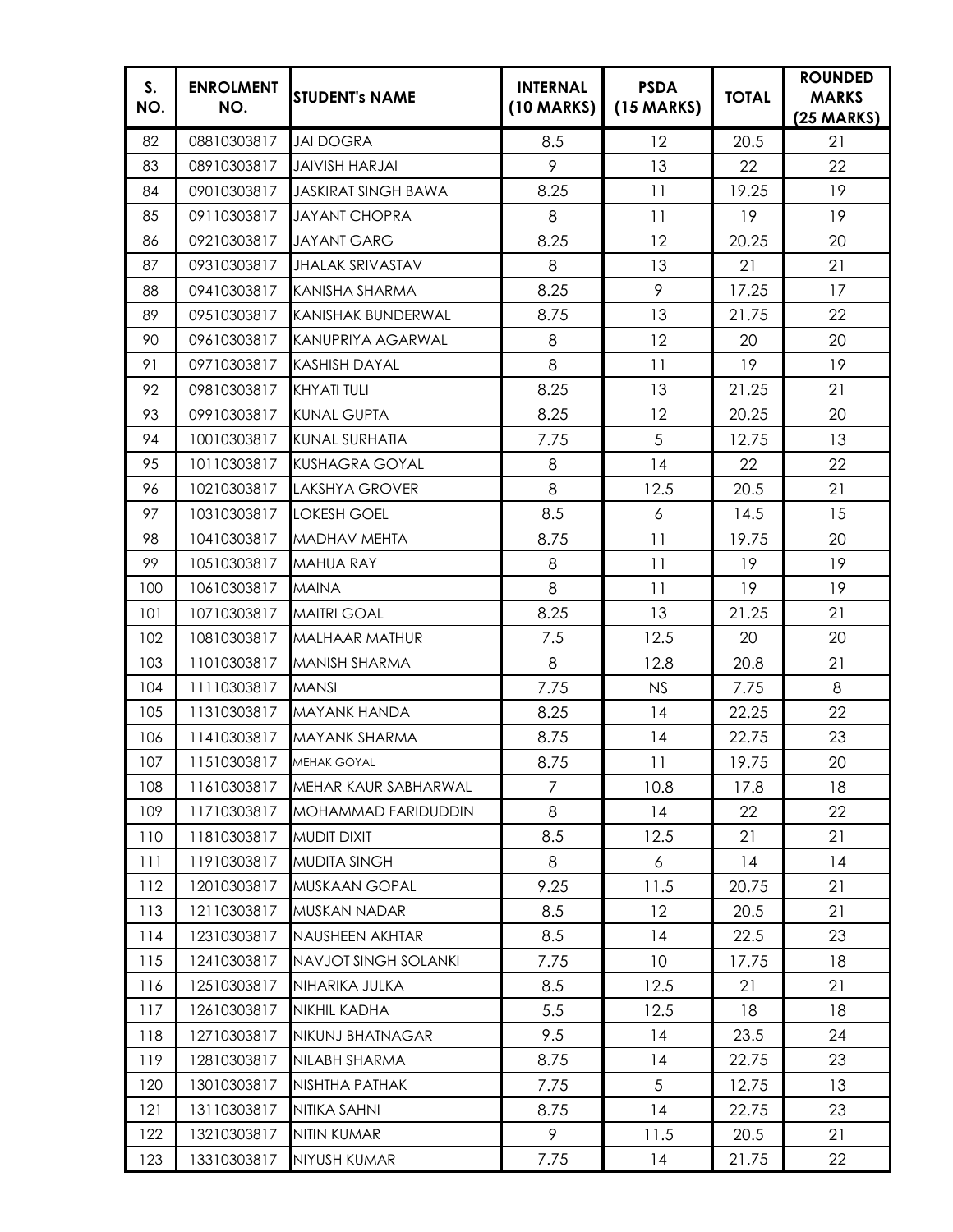| S.<br>NO. | <b>ENROLMENT</b><br>NO. | <b>STUDENT's NAME</b>  | <b>INTERNAL</b><br>(10 MARKS) | <b>PSDA</b><br>$(15$ MARKS) | <b>TOTAL</b> | <b>ROUNDED</b><br><b>MARKS</b><br>$(25 \text{ MARKS})$ |
|-----------|-------------------------|------------------------|-------------------------------|-----------------------------|--------------|--------------------------------------------------------|
| 124       | 13410303817             | <b>PARIDHI BIST</b>    | 7.75                          | 12                          | 19.75        | 20                                                     |
| 125       | 13510303817             | PARIMAL BHATIA         | 7.5                           | 12                          | 19.5         | 20                                                     |
| 126       | 13610303817             | PARTH DHAWAN           | 9                             | 11.5                        | 20.5         | 21                                                     |
| 127       | 13710303817             | PARUL KHURANA          | 8.5                           | 12.5                        | 21           | 21                                                     |
| 128       | 13810303817             | <b>POOJA</b>           | 9.75                          | 14                          | 23.75        | 24                                                     |
| 129       | 14010303817             | PRANJAL KUMAR BHASKAR  | 8.75                          | 10.8                        | 19.55        | 20                                                     |
| 130       | 14110303817             | <b>PRATEEK</b>         | 8.25                          | 10.5                        | 18.75        | 19                                                     |
| 131       | 14210303817             | <b>PRATEEK ARORA</b>   | 8.75                          | 10.5                        | 19.25        | 19                                                     |
| 132       | 14310303817             | PRERNA KAVI            | 8.25                          | 9                           | 17.25        | 17                                                     |
| 133       | 14410303817             | <b>PUJA DAS</b>        | 8                             | 12.5                        | 20.5         | 21                                                     |
| 134       | 14510303817             | <b>PURVA DUA</b>       | 9                             | 13                          | 22           | 22                                                     |
| 135       | 14710303817             | <b>RAGHAV KATYAL</b>   | 7.75                          | 12.5                        | 20.25        | 20                                                     |
| 136       | 14810303817             | RAGINI BAJAJ           | 8                             | 11                          | 19           | 19                                                     |
| 137       | 14910303817             | <b>RAGINI KANUNGO</b>  | 9.5                           | 14                          | 23.5         | 24                                                     |
| 138       | 15010303817             | <b>RAHUL GULIA</b>     | 5                             | <b>NS</b>                   | 5            | 5                                                      |
| 139       | 15110303817             | RAJEEV RANJAN JHA      | 5.75                          | <b>NS</b>                   | 5.75         | 6                                                      |
| 140       | 15210303817             | RAJESH SHARMA          | 8.5                           | 6                           | 14.5         | 15                                                     |
| 141       | 15310303817             | RAJESHWARI SHANKAR     | 8.5                           | 13                          | 21.5         | 22                                                     |
| 142       | 15410303817             | RAMAN AGGARWAL         | 8.5                           | 10                          | 18.5         | 19                                                     |
| 143       | 15510303817             | RAMANDEEP YADAV        | 8.75                          | 11                          | 19.75        | 20                                                     |
| 144       | 15610303817             | RAMAYNI SOOD           | 9                             | 12                          | 21           | 21                                                     |
| 145       | 15710303817             | <b>RAMNEEK KAUR</b>    | $\overline{7}$                | 12                          | 19           | 19                                                     |
| 146       | 15810303817             | RAMYA SONI             | 9.5                           | 13                          | 22.5         | 23                                                     |
| 147       | 15910303817             | <b>RANITA</b>          | 8.5                           | 10                          | 18.5         | 19                                                     |
| 148       | 16010303817             | RAVI PRAKASH SINGH     | 8.75                          | 13                          | 21.75        | 22                                                     |
| 149       | 16110303817 RIA KATIYAR |                        | 8.5                           | NS                          | 8.5          | 9                                                      |
| 150       | 16210303817             | RICHA SARASWAT         | 8.25                          | 6                           | 14.25        | 14                                                     |
| 151       | 16310303817             | <b>RIDDHI JAIN</b>     | 8.5                           | 13                          | 21.5         | 22                                                     |
| 152       | 16410303817             | RISHABH KUSHWAH        | 8.25                          | $\overline{7}$              | 15.25        | 15                                                     |
| 153       | 16510303817             | RISHU BHARDWAJ         | 8                             | 11                          | 19           | 19                                                     |
| 154       | 16610303817             | <b>RITHIK</b>          | 8.5                           | $\overline{7}$              | 15.5         | 16                                                     |
| 155       | 16710303817             | RITIK SALUJA           | 8                             | 11                          | 19           | 19                                                     |
| 156       | 16810303817             | <b>RITIKA DAGA</b>     | 8.5                           | 12                          | 20.5         | 21                                                     |
| 157       | 16910303817             | RITIKA PRASAD          | 8.5                           | 11                          | 19.5         | 20                                                     |
| 158       | 17010303817             | ROHIT ARYA             | 8.5                           | 13                          | 21.5         | 22                                                     |
| 159       | 17110303817             | ROHIT KUMAR            | 8.25                          | NS.                         | 8.25         | 8                                                      |
| 160       | 17210303817             | RUPENDRA SINGH CHAUHAN | 8.25                          | 10                          | 18.25        | 18                                                     |
| 161       | 17310303817             | RUPINDER SAREEN        | 8.25                          | 6                           | 14.25        | 14                                                     |
| 162       | 17410303817             | SAHIL KUMAR            | 8.5                           | 11                          | 19.5         | 20                                                     |
| 163       | 17510303817             | SAISHA BAJAJ           | 8.75                          | 12                          | 20.75        | 21                                                     |
| 164       | 17610303817             | SAKSHAM JAIN           | 9                             | 13                          | 22           | 22                                                     |
| 165       | 17710303817             | SALONEE PARANJAPE      | 9                             | 13                          | 22           | 22                                                     |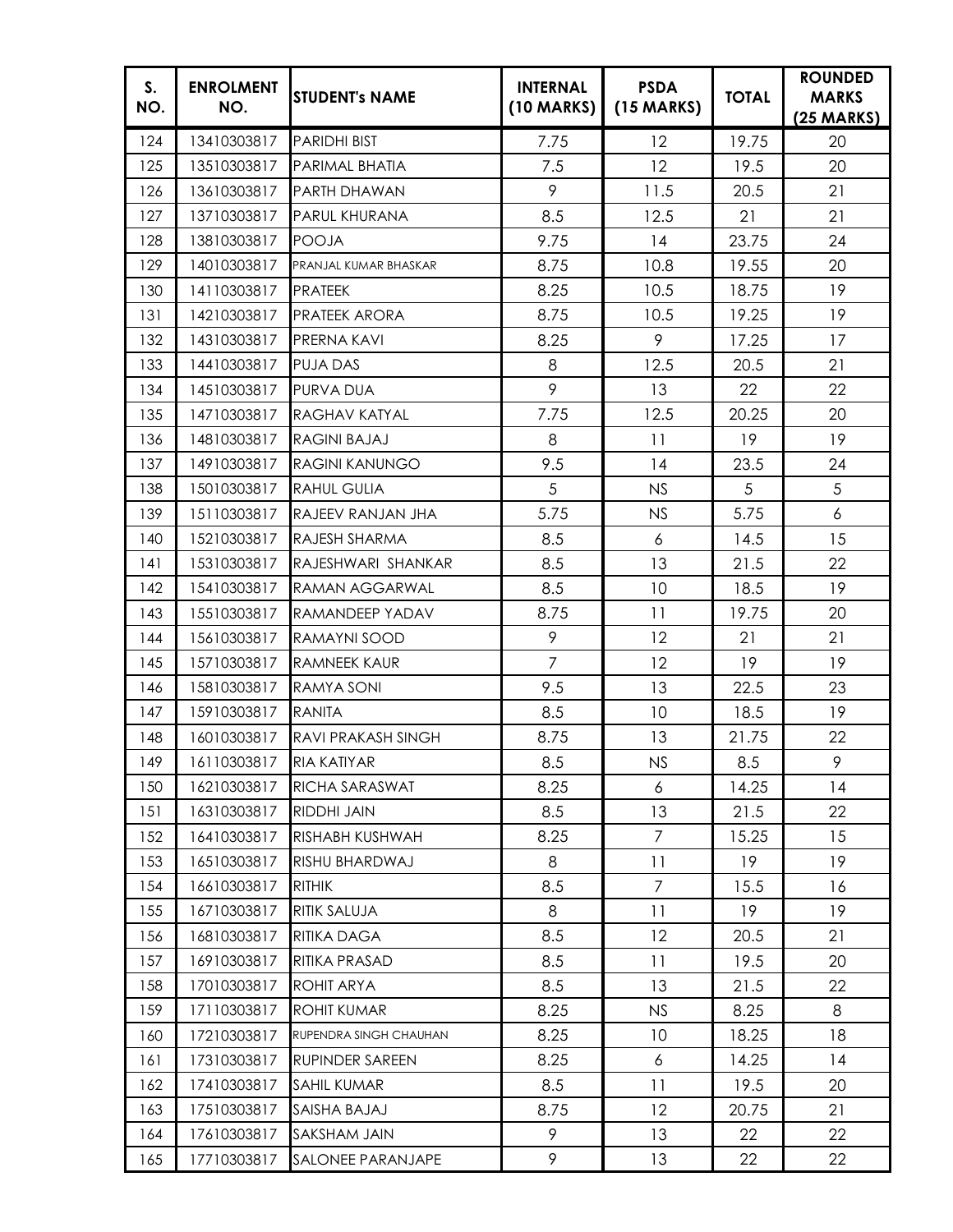| S.<br>NO. | <b>ENROLMENT</b><br>NO. | <b>STUDENT's NAME</b>       | <b>INTERNAL</b><br>$(10$ MARKS) | <b>PSDA</b><br>$(15$ MARKS) | <b>TOTAL</b> | <b>ROUNDED</b><br><b>MARKS</b><br>$(25$ MARKS) |
|-----------|-------------------------|-----------------------------|---------------------------------|-----------------------------|--------------|------------------------------------------------|
| 166       | 17810303817             | <b>SALONI SHARMA</b>        | 8.5                             | 13                          | 21.5         | 22                                             |
| 167       | 17910303817             | SAMARTH SABHARWAL           | 8.5                             | 11                          | 19.5         | 20                                             |
| 168       | 18010303817             | SAMBHAV SHARMA              | 9                               | 14                          | 23           | 23                                             |
| 169       | 18210303817             | <b>SAMKIT JAIN</b>          | 8.25                            | 12                          | 20.25        | 20                                             |
| 170       | 18310303817             | SANAD                       | 8.25                            | <b>NS</b>                   | 8.25         | 8                                              |
| 171       | 18410303817             | SANJANA NARANG              | 8.25                            | 10                          | 18.25        | 18                                             |
| 172       | 18510303817             | SANJEEV                     | 8.25                            | <b>NS</b>                   | 8.25         | 8                                              |
| 173       | 18710303817             | SANYA SHUKLA                | 9                               | 11.5                        | 20.5         | 21                                             |
| 174       | 18810303817             | SATVIK TRIPATHI             | 7.5                             | 13                          | 20.5         | 21                                             |
| 175       | 18910303817             | <b>SATWIK SENGUPTA</b>      | 8.25                            | 11                          | 19.25        | 19                                             |
| 176       | 19010303817             | <b>SATYAM KUMAR</b>         | 8                               | 9                           | 17           | 17                                             |
| 177       | 19110303817             | <b>SHAAIVI SHUKLA</b>       | 8.5                             | 13                          | 21.5         | 22                                             |
| 178       | 19210303817             | <b>SHALEEN CHAUDHARY</b>    | 7.75                            | 10                          | 17.75        | 18                                             |
| 179       | 19410303817             | <b>SHARONA MANN</b>         | 9.75                            | 13                          | 22.75        | 23                                             |
| 180       | 19610303817             | <b>SHIVAM GAUR</b>          | 8.75                            | 13                          | 21.75        | 22                                             |
| 181       | 19710303817             | <b>SHIVAM SHARMA</b>        | 8.25                            | 11                          | 19.25        | 19                                             |
| 182       | 19810303817             | <b>SHIVANGI MALHOTRA</b>    | 9.25                            | 11.5                        | 20.75        | 21                                             |
| 183       | 19910303817             | <b>SHIVANI KARMAKAR</b>     | 9.25                            | 10                          | 19.25        | 19                                             |
| 184       | 20010303817             | <b>SHIVANI PANDA</b>        | 9                               | 11                          | 20           | 20                                             |
| 185       | 20110303817             | <b>SHIVEK CHAUDHARY</b>     | 8.25                            | 12                          | 20.25        | 21                                             |
| 186       | 20310303817             | <b>SHREYA CHAUHAN</b>       | 8                               | 12                          | 20           | 20                                             |
| 187       | 20410303817             | <b>SHREYA GAUTAM</b>        | 8.25                            | $\overline{7}$              | 15.25        | 15                                             |
| 188       | 20610303817             | <b>SHYNA NARULA</b>         | 8                               | $\overline{7}$              | 15           | 15                                             |
| 189       | 20710303817             | <b>SIDDHARTH CHILLAR</b>    | 8.5                             | 11                          | 19.5         | 20                                             |
| 190       | 20810303817             | SIDDHARTH SAPRA             | 8.25                            | 12                          | 20.25        | 20                                             |
| 191       |                         | 20910303817 SIDHARTHA SINGH | 8.5                             | 12                          | 20.5         | 21                                             |
| 192       | 21010303817             | <b>SIFAT KAUR KOCHAR</b>    | 8.5                             | 10                          | 18.5         | 19                                             |
| 193       | 21110303817             | <b>SIMRAN KAUR SOOD</b>     | 9                               | 7                           | 16           | 16                                             |
| 194       | 21210303817             | SIMRAN KHURANA              | 9                               | 11                          | 20           | 20                                             |
| 195       | 21310303817             | <b>SONALI BHARTI</b>        | 8.25                            | 5                           | 13.25        | 13                                             |
| 196       | 21410303817             | SOUMYA SINGH                | 9                               | 11                          | 20           | 20                                             |
| 197       | 21510303817             | <b>SRIJAN TIKIYA</b>        | 9                               | 11                          | 20           | 20                                             |
| 198       | 21610303817             | STUTI AGGARWAL              | 8.25                            | 10                          | 18.25        | 18                                             |
| 199       | 21710303817             | <b>SUBHA CHUGH</b>          | 8.5                             | 11                          | 19.5         | 20                                             |
| 200       | 22110303817             | SWAGAT KUMAR SHADANGI       | 8.25                            | 9                           | 17.25        | 17                                             |
| 201       | 22210303817             | <b>SWATI CHAUDHARY</b>      | 8.5                             | 10                          | 18.5         | 19                                             |
| 202       | 22310303817             | <b>SWEETY SINGH</b>         | 8.25                            | 10                          | 18.25        | 18                                             |
| 203       | 22510303817             | <b>TANIYA SINGH</b>         | 8.75                            | 11                          | 19.75        | 20                                             |
| 204       | 22610303817             | <b>TANMAY ARORA</b>         | 8.75                            | 12                          | 20.75        | 21                                             |
| 205       | 22710303817             | <b>TANUJ DEWAN</b>          | 9                               | 14                          | 23           | 23                                             |
| 206       | 22810303817             | <b>TANUJA</b>               | 8.5                             | 11                          | 19.5         | 20                                             |
| 207       | 22910303817             | <b>TANYA AGARWAL</b>        | 9.25                            | 13                          | 22.25        | 22                                             |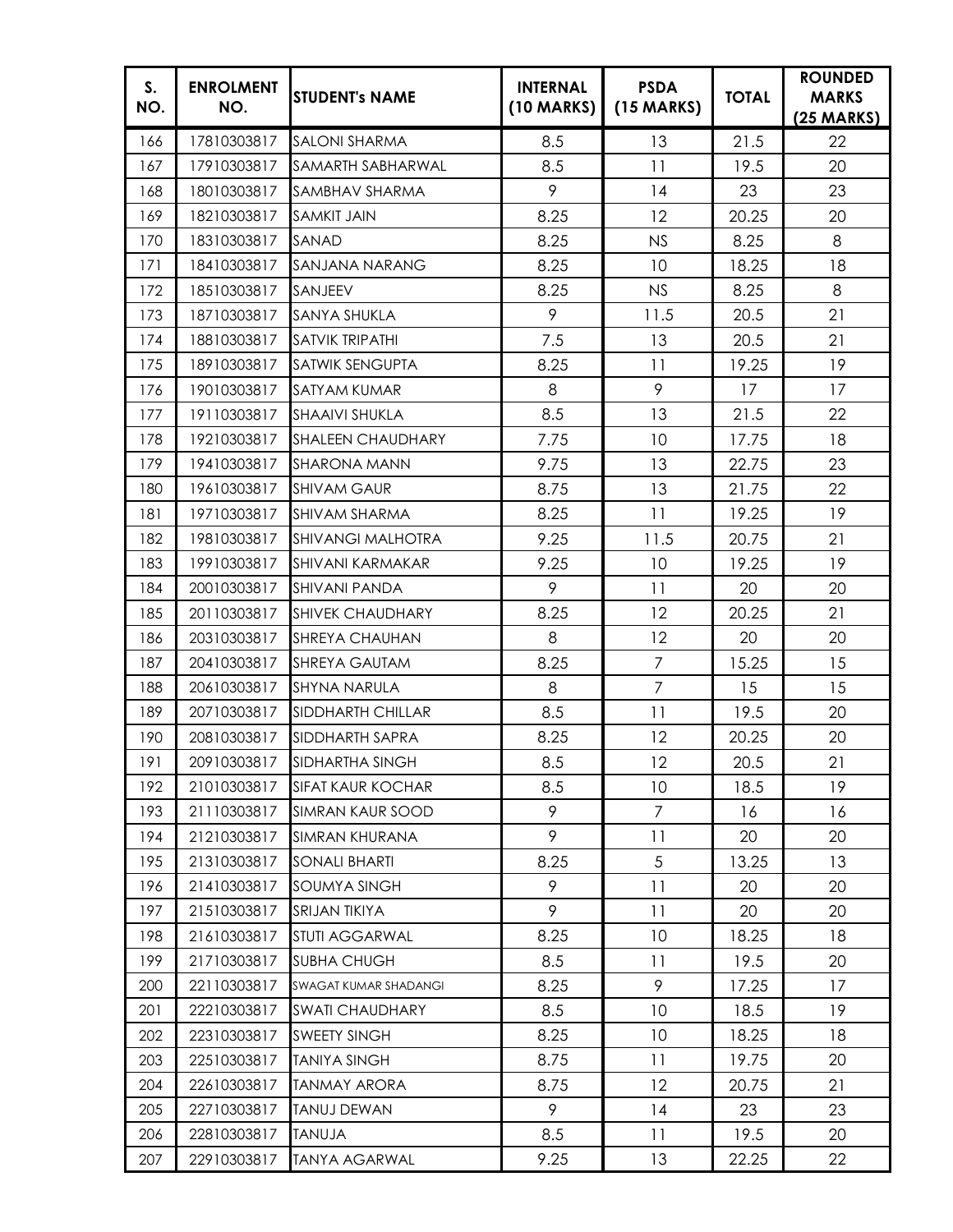| S.<br>NO. | <b>ENROLMENT</b><br>NO. | <b>STUDENT's NAME</b>     | <b>INTERNAL</b><br>(10 MARKS) | <b>PSDA</b><br>$(15$ MARKS) | <b>TOTAL</b> | <b>ROUNDED</b><br><b>MARKS</b><br>$(25 \text{ MARKS})$ |
|-----------|-------------------------|---------------------------|-------------------------------|-----------------------------|--------------|--------------------------------------------------------|
| 208       | 23110303817             | <b>TANYA PATWAL</b>       | 8.5                           | 14                          | 22.5         | 23                                                     |
| 209       | 23210303817             | <b>TANYA SINGH</b>        | 9                             | 12                          | 21           | 21                                                     |
| 210       | 23310303817             | <b>TINA SHARMA</b>        | 6.5                           | 12                          | 18.5         | 19                                                     |
| 211       | 23410303817             | <b>TUSHAR SETH</b>        | 9                             | 14                          | 23           | 23                                                     |
| 212       | 23510303817             | UMANG KRISHNA MISRA       | 8.5                           | 12                          | 20.5         | 21                                                     |
| 213       | 23610303817             | VASUNDHARA SAXENA         | 8.5                           | 12                          | 20.5         | 21                                                     |
| 214       | 23710303817             | VEDDANT MAJUMDAR          | 8                             | 13                          | 21           | 21                                                     |
| 215       | 23810303817             | <b>VEDIKA JHALL</b>       | 8.25                          | 11                          | 19.25        | 19                                                     |
| 216       | 23910303817             | <b>VIBHOR GOEL</b>        | 8.75                          | 13                          | 21.75        | 22                                                     |
| 217       | 24010303817             | VIDHI UDAYSHANKAR         | 9                             | 10                          | 19           | 19                                                     |
| 218       | 24110303817             | <b>VIDIT PARMAR</b>       | 9                             | 14                          | 23           | 23                                                     |
| 219       | 24210303817             | <b>VIRAJ KHEMANI</b>      | 8.75                          | 12                          | 20.75        | 21                                                     |
| 220       | 24510303817             | YASHANK KUKREJA           | 6.5                           | 12                          | 18.5         | 19                                                     |
| 221       | 24610303817             | YASHI VERMA               | 9                             | 11                          | 20           | 20                                                     |
| 222       | 24710303817             | YASHIKA NAGPAL            | 8                             | 12                          | 20           | 20                                                     |
| 223       | 35110303817             | ADRIJA RAI                | 9                             | 6                           | 15           | 15                                                     |
| 224       | 35210303817             | <b>AGRIM JAIN</b>         | 9                             | 12                          | 21           | 21                                                     |
| 225       | 35310303817             | <b>ANJALI TRIPATHI</b>    | 9.5                           | 14                          | 23.5         | 24                                                     |
| 226       | 35410303817             | ANOUSHKA AMAR             | 8.5                           | 14                          | 22.5         | 23                                                     |
| 227       | 35510303817             | <b>ANSHIKA GOEL</b>       | 9.5                           | 13                          | 22.5         | 23                                                     |
| 228       | 35610303817             | ANWESHA KEDIA             | 8.75                          | 6                           | 14.75        | 15                                                     |
| 229       | 35710303817             | <b>BHAKTI ARORA</b>       | 7.75                          | 10                          | 17.75        | 18                                                     |
| 230       | 35810303817             | <b>BHUMIKA GUPTA</b>      | 7.75                          | 9                           | 16.75        | 17                                                     |
| 231       | 35910303817             | DHRUV MALIK               | 6.75                          | 12                          | 18.75        | 19                                                     |
| 232       | 36010303817             | <b>HIMANI AHUJA</b>       | 9                             | 12                          | 21           | 21                                                     |
| 233       |                         | 36110303817 JAHNAVI MEHTA | 8                             | 10                          | 18           | 18                                                     |
| 234       | 36210303817             | <b>KUNAL AGGARWAL</b>     | 8                             | 12                          | 20           | 20                                                     |
| 235       | 36310303817             | <b>MAANVI ARORA</b>       | 8.5                           | 13.5                        | 22           | 22                                                     |
| 236       | 36410303817             | <b>MALIKA BHASIN</b>      | 8.25                          | 12.5                        | 20.75        | 21                                                     |
| 237       | 36610303817             | PAYAL SETH                | 9                             | 13                          | 22           | 22                                                     |
| 238       | 36710303817             | POORVI SHUKLA             | 8                             | 14                          | 22           | 22                                                     |
| 239       | 36810303817             | PRACHI DUBEY              | 8.5                           | 14                          | 22.5         | 23                                                     |
| 240       | 36910303817             | PULKIT GOYAL              | 8.25                          | 11                          | 19.25        | 19                                                     |
| 241       | 37110303817             | RAGHAV LALL               | 8.5                           | 11                          | 19.5         | 20                                                     |
| 242       | 37210303817             | SAMAYA KHANNA             | 8.5                           | 11                          | 19.5         | 20                                                     |
| 243       | 37310303817             | SHAMBHAVI SINGH           | 7.75                          | 11                          | 18.75        | 19                                                     |
| 244       | 37410303817             | <b>SHIVANGI RAY</b>       | 8.25                          | 6.5                         | 14.75        | 15                                                     |
| 245       | 37510303817             | SHIVANSH SHUKLA           | 8.25                          | 12                          | 20.25        | 20                                                     |
| 246       | 37610303817             | SHRIEYA GOSAIN            | 7.75                          | 13                          | 20.75        | 21                                                     |
| 247       | 37710303817             | SHUBHAM KUMAR SINGH       | 8.75                          | 13                          | 21.75        | 22                                                     |
| 248       | 37810303817             | <b>SUVARNA CHATURVEDI</b> | 7.25                          | 11                          | 18.25        | 18                                                     |
| 249       | 37910303817             | <b>VIDUSHI GOEL</b>       | 8.25                          | 12                          | 20.25        | 20                                                     |